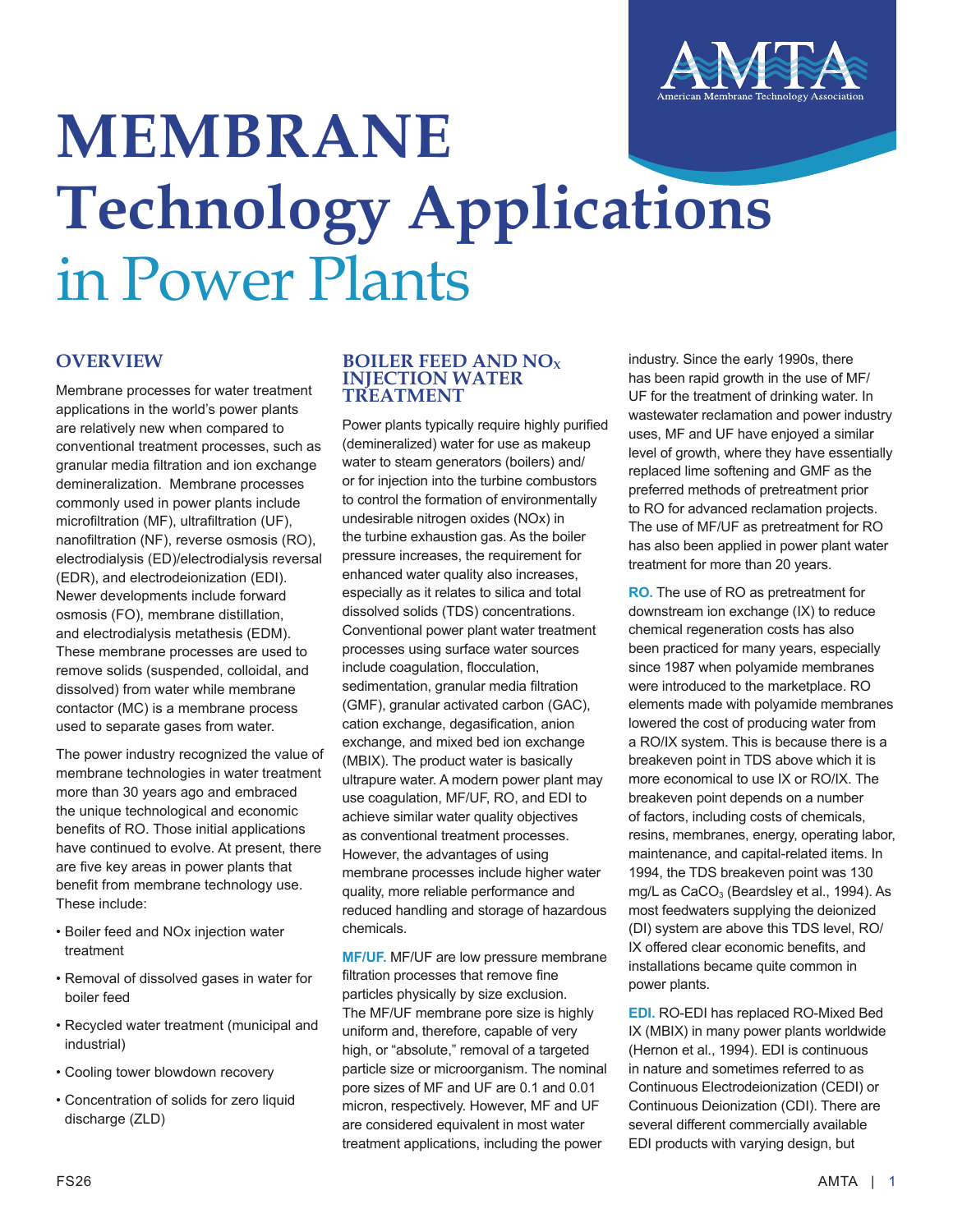

all operate using the same principles of chemistry. EDI modules are electrochemical devices, driven by electrical energy from an external direct current (DC) power supply. Each EDI module consists of five primary components: ion exchange resin, two ion exchange membranes (cation and anion exchange), and two electrodes (cathode and anode). **Figure 1** shows a schematic diagram of the internal process of one type of EDI device.

As water flows through the EDI module and power is applied, three processes occur simultaneously: 1) the DI process where the water is purified by IX; 2) ion migration where the ions are removed from the resin; and 3) continuous regeneration of the resin. The regeneration of the cation and anion resins is by the H+ and OH- ions, respectively, which are split from  $H_2O$  by the electric current, and hence acid and caustic are not needed for regeneration. EDI standard systems can produce water of 17 megohm-cm. All EDI manufacturers market a product water of up to 18 megohm-cm, but a product quality at that level will greatly depend on the EDI feed water quality. For certain raw waters, two pass RO may be needed before EDI to produce the necessary product water quality.

EDI has several advantages over IX. These include:

- No storage or handling of hazardous chemicals (acid and caustic)
- No regeneration waste neutralization needed
- Continuous operation without interruption for regeneration
- Simpler operation and maintenance

### **BOILER FEED WATER DEGASSING USING MEMBRANE CONTACTORS**

Membrane contactors have been used to remove dissolved oxygen (DO) in boiler feed water systems for years. More recently, they have been installed in power plant water treatment systems to remove carbon dioxide  $(CO<sub>2</sub>)$  to extend MBIX resin life or to reduce capital cost and energy use by eliminating an RO pass in a RO-RO-EDI system. MCs are devices that utilize microporous, hydrophobic hollow fiber membranes that contain a large surface area, which promotes ideal mass transfer. In a typical design, water flows on one side of the microporous hollow fiber membrane, and gas flows on the other side of the membrane. Since the membrane is hydrophobic and the pores are very small, liquid will not pass through the pores. Pores in the membrane fiber provide a very stable gas/liquid interface. Manipulation of partial pressures at the interface allows gases to be added to or removed from the bulk water flow. In the MC design as shown in **Figure 2**, water enters the assembly via the distribution tube (Miller et al., 2005).



At the distribution tube midpoint is a liquidside baffle that forces the water to flow through perforations in the distribution tube and across the fibers in a flow path that is 90 degrees from its original flow direction. The water then takes a tortuous path across the fibers until reaching an annular space between the fiber cartridge and the housing wall. Traveling along this annular space the water will reach the baffle and make a 180-degree turn around the baffle, continue back across the fibers and enter the collection tube, and then exit the MC assembly.

In addition to application for boiler makeup water treatment, MCs can also be used in the boiler system to remove DO from boiler water. With the proper configuration and system design MCs can remove essentially all DO present in the water stream. MCs can be used as a standalone deoxygenation system, or they can be used with existing technology as a hybrid system. Traditional deaerators may only remove gasses to 7-10 parts per billion (ppb), and this small amount of oxygen is still corrosive to the system. Installing a MC system in conjunction with the traditional vacuum deaerator will allow the lowest possible levels of dissolved gasses to the boiler. It is also possible to replace the traditional steam deaerator with the MC system in new installations. There are several advantages of this configuration:



**Figure 2:** The Inside of a Membrane Contactor *(courtesy of Membrana)*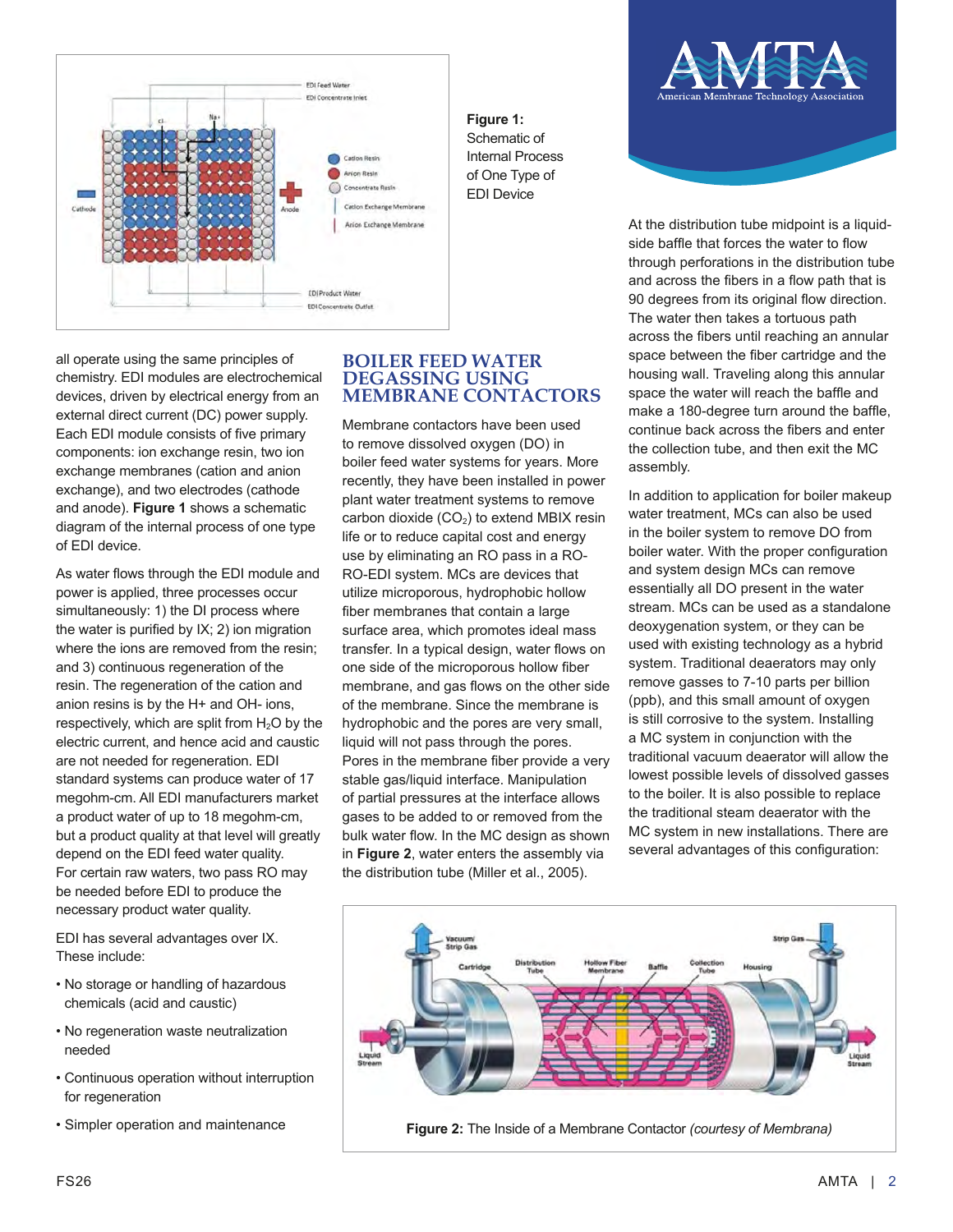- Smaller space requirement because MC systems are modular and easily adaptable to a given footprint
- MC systems are more easily controlled. No special controls are required
- Lower energy consumption
- The MC system has a lower cost than a steam deaerator.

#### **MEMBRANES FOR USE IN TREATING RECYCLED WATER USED AS BOILER FEED WATER**

MF/UF and RO processes have been used for treating municipal wastewater effluent for reuse as boiler feed water in refineries and power plants for more than 20 years. The El Segundo, CA, Chevron refinery has been receiving 4.3 million gallons per day (mgd) of reclaimed water to feed its boilers since 2000 (Wong and Hng, 2004). MF and RO is used to treat secondary effluent from the Hyperion Wastewater Treatment Plant and provides low-pressure boiler feedwater while a two pass RO is used to produce high-pressure boiler feedwater. The Richmond, CA, Chevron refinery has a similar arrangement with the East Bay Municipal Utilities District (EBMUD) using MF/RO to produce boiler feed water from secondary effluent. The refinery provides the two pass RO to polish RO permeate from the EBMUD MF/RO system for boiler feed. The Delta Energy Center in Pittsburg, CA, uses UF/RO to treat filtered secondary effluent from the Delta Diablo Sanitation District to supply purified water to the power plant's DI system for boiler feed makeup. There are many other similar applications in power plants worldwide, according to a membrane vendor supplying some of those UF/RO systems (Shin, 2017).

A large steel complex in the Far East installed an advanced treatment system to reclaim its industrial wastewater effluent as boiler feed water for the power/steam plants onsite (Wong, 2014). The treatment processes include coagulation, flocculation, sedimentation, UF, RO, two bed IX, and MBIX. The product water has near ultrapure water quality and is supplied to the steam plant to produce steam for power generation and for sale to other industrial plants near the steel complex.

#### **MEMBRANES USED IN POWER PLANT COOLING TOWER BLOWDOWN RECOVERY**

Power plants use high volumes of water in cooling towers to dissipate waste heat that results from power generation. In some arid areas, power plants are trying to implement zero liquid discharge (ZLD) for environmental sustainability. Cooling tower blowdown (CTBD) recovery/reuse is one of the important elements of ZLD. A typical CTBD recovery treatment schematic includes a pretreatment process followed by RO for TDS removal. The RO system is designed to remove 90 to 95% of the TDS. Operating the RO at maximum water recovery minimizes the expense of the brine concentration process, which usually involves evaporation/crystallization for further water recovery and solids disposal. The RO permeate and evaporator/ crystallizer condensate generated from the treatment processes can be reused as cooling tower/boiler makeup. Effective pretreatment for RO is critical in CTBD recovery as CTBD contains many potential membrane foulants including suspended solids, calcium precipitates, silica and various organics.

A coal-fired power plant in Southern California installed a CTBD recovery system in 2004. The average CTBD flowrate is 300 gallons per minute (gpm). The treatment process starts with chemical softening (no clarifier) and MF followed by RO. The RO permeate is returned to the cooling tower, and the reject stream is fed to a two-stage thermal system

that evaporates the RO reject into crystalline solids. The solids are disposed of in landfills, the distillate is used as makeup water for the heat recovery steam generators, and the balance is returned to the cooling tower with an evaporation rate of more than 3,000 gpm.



**Figure 3** shows a process flow diagram of the CTBD and ZLD system for this power plant (Lander and Chan, 2010).

The MF system used in this project is a tubular MF system that can handle high influent solids concentration (as high as 5,000 mg/L TSS). The membranes are made of PVDF and cast on the surface of porous polymeric tubes to produce nominal pore size of 0.1 micron. Bleach (5% NaOCl) and hydrochloric acid (10% HCl) are typically used for membrane cleaning in the CTBD application. The chemically pre-treated CTBD is processed through the MF membrane modules designed for separation of the precipitates from water. The wastewater is pumped at a velocity of 12-15 ft/sec through the membrane modules connected in series. The turbulent flow, parallel to the membrane surface, produces a high-shear scrubbing action, which minimizes deposition of solids on the membrane surface. During operation, filtrate permeates through the membrane while the suspended solids retained in the recirculation loop are periodically purged for further dewatering. An automatic back-pulse mechanism is an integral part of the operational design, providing physical surface cleaning by periodically reversing the filtrate flow direction. The CTBD recovery system has been operating successfully since 2004.



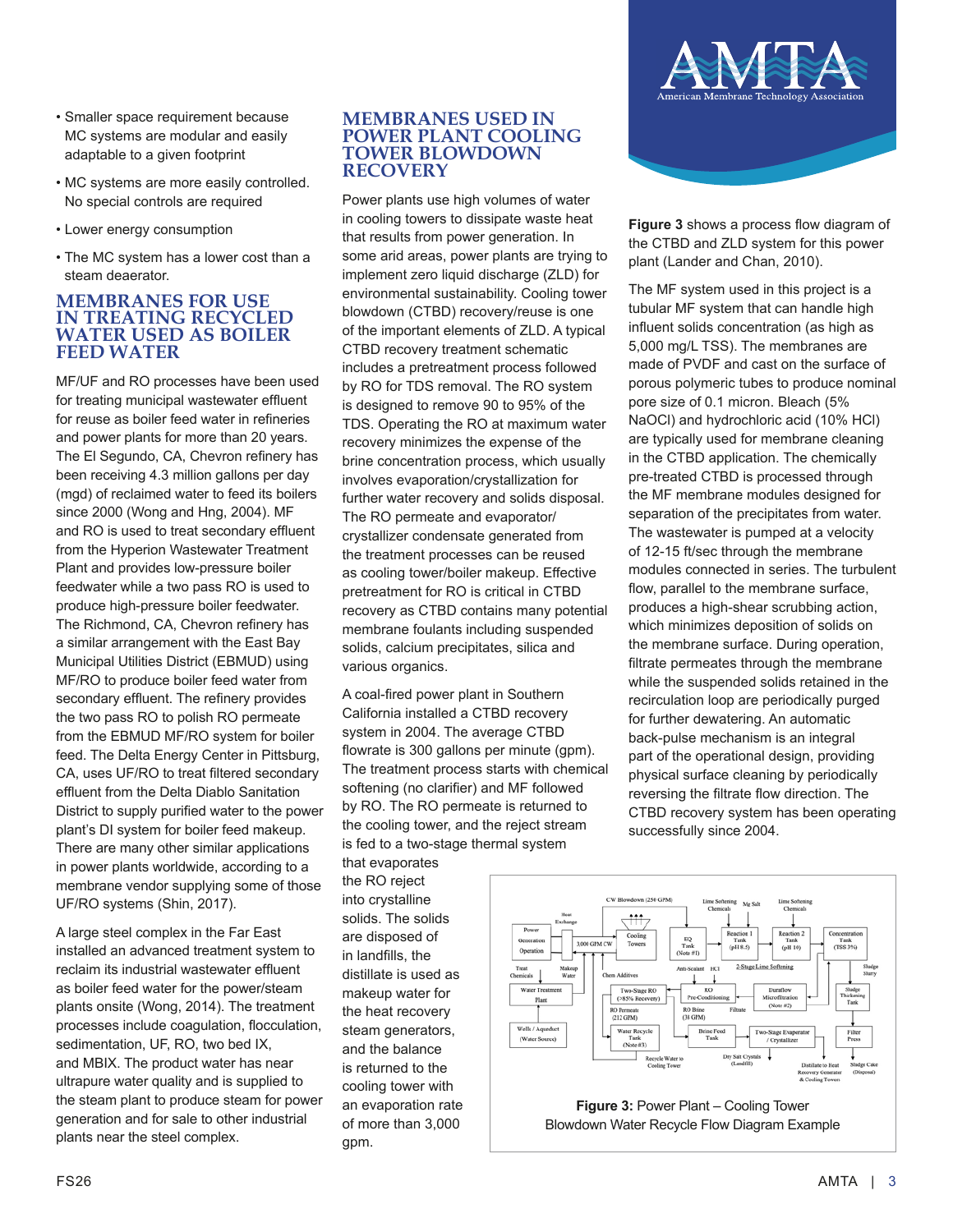## **USE OF FORWARD OSMOSIS IN POWER PLANT ZERO LIQUID DISCHARGE**

A newer development in membrane application for power plants is the use of Forward Osmosis (FO) as a brine concentrator to replace thermal evaporator in a ZLD system. Unlike hydraulic pressure-driven RO, FO relies on osmotic pressure differences to drive water permeation across a semi-permeable membrane. In FO, water flows from the feedwater to a concentrated draw solution with an osmotic pressure that is higher than the feedwater. The produced brine can be sent to a brine crystallizer or an evaporation pond, whereas the draw solutes are separated from the desalinated water to regenerate the concentrated draw solution. Since the driving force in FO is osmotic pressure, FO can treat waters with much higher salinity than RO. In addition, FO operates at low pressure, resulting in foulant layers that are less compact and more reversible than hydraulic pressuredriven RO systems. Accordingly, FO has a much lower fouling propensity than RO, which not only reduces the operational costs related to fouling prevention and cleaning but also extends the applicability of ZLD to wastewaters with high fouling potential.

The development of thermolytic draw solutes, such as  $NH<sub>3</sub>$  and  $CO<sub>2</sub>$ , paved the way for ZLD systems. The NH<sub>3</sub>/  $CO<sub>2</sub>$  draw solution generates very high osmotic pressure driving forces and can be regenerated by low-temperature distillation. Because the thermolytic  $NH<sub>3</sub>/CO<sub>2</sub>$  draw solution decomposes at moderate temperature (approximately 60°C at atmospheric pressure), low-grade thermal energy, such as waste heat from power plants, can be utilized to regenerate the concentrated draw solution. A recent study estimated that U.S. power plants produced 803 million gigajoules of waste heat at temperatures greater than 194°F or 90°C in 2012 (Gingerich and Mauter, 2015). The available waste heat in power plants makes it ideal for FO technology use in power plants to treat water and wastewater necessary for boiler feed makeup. The thermolytic FO process can be used as a brine concentrator

after the RO stage. Compared to thermal brine concentrators, the  $NH<sub>3</sub>/CO<sub>2</sub>$  FO can be cost competitive because a small volume of the more volatile draw solutes, as opposed to water, is vaporized to regenerate the concentrate draw solution. Furthermore, the modularity of FO results in a smaller area footprint and also renders ZLD systems more adaptable to fluctuations in the flow rate and quality of feedwater.

A power plant in Changxing in China treats a mixture of flue gas desulfurization (FGD) wastewater and CTBD at an average flow of 116 gpm. The softened feedwater is first concentrated by RO to a TDS concentration of approximately 60,000 mg/L. The  $NH<sub>3</sub>/CO<sub>2</sub>$  FO process is then used as a brine concentrator to further concentrate the RO brine to above 220,000 mg/L TDS, while a high-quality product water (TDS < 100 mg/L after polishing by a secondary RO) is produced for reuse as boiler makeup. The FO reject is treated by the crystallizer. The overall water recovery is between 93 to 97 percent. **Figure 4** shows a process flow diagram of this plant.

## **SUMMARY AND CONCLUSIONS**

Membrane technologies have been used for water treatment in power generating plants for several decades. Effective applications include boiler feed makeup



water treatment using MF/UF, RO, and EDI, and boiler feed water degassing using MCs. As water quality and scarcity becomes a worldwide problem, wastewater reclamation and reuse have become more commonplace, and ZLD has been applied to address these issues in power plants worldwide. The relative newcomer in membrane applications is FO, used as a brine concentrator and, potentially, a more economical alternative to traditional thermal brine concentrators such as mechanical vapor compression and multi-flash distillation systems. The abundant availability of low-grade waste heat generated by power plants offers reduced operating costs for the thermolytic FO process. More installations like these are expected to be prevalent in power plants located in arid regions. Other developing membrane technologies such as membrane distillation also make use of low-grade waste heat for operation and may one day find their niche application in the power generating industry.